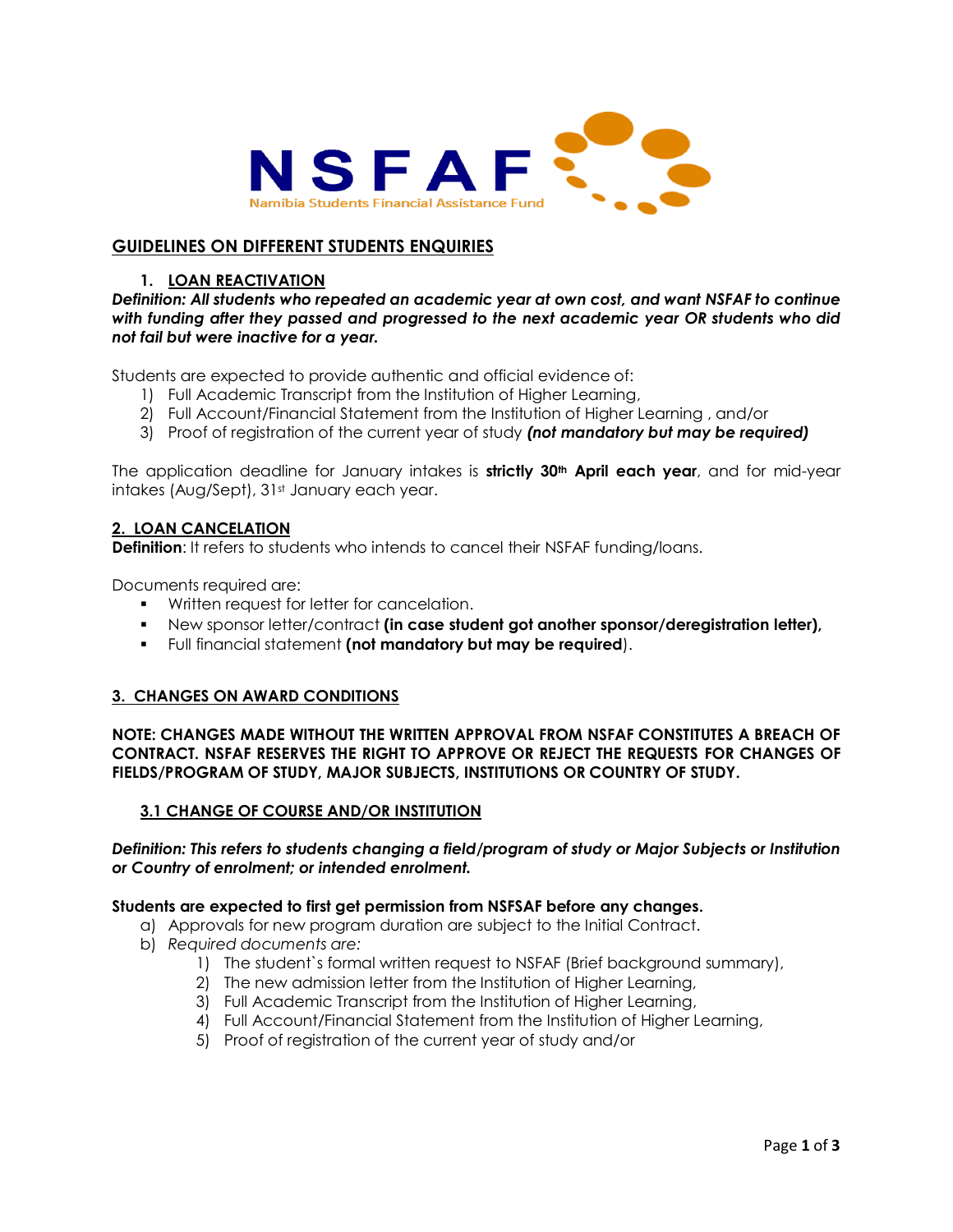# **3.2 LOAN EXTENSION**

## *Definition: This refers to students who did not manage to complete studies within the prescribed program duration, and would like to request NSFAF to fund them for additional year(s).*

Extension may only be allowed in circumstances where student`s study program duration is affected by:

# **a) Medical conditions,**

Required documents are:

- 1) The student`s formal written request to NSFAF (Brief background summary),
- 2) Detailed Doctor`s sick Certificate *(indicating visiting trends or sick days taken),*
- 3) Doctor`s fitness letter after completion of treatment,
- 4) The studies deferral letter from the Institution of Higher Learning.
- 5) Full Academic Transcript from the Institution of Higher Learning,
- 6) Full Account/Financial Statement from the Institution of Higher Learning.

### **b) Institution of Higher Learning (IHL) curriculum changes**

Required documents are:

- 1) The student`s formal written request to NSFAF (Brief background summary),
- 2) Full Academic Transcript from the Institution of Higher Learning
- 3) Full financial statement from the Institution of Higher learning
- 4) Letter from the university indicating the change of the curriculum.
- 5) Proof of registration of the current year of study *(not mandatory but may be required).*

## **3.3 LOAN ON HOLD**

**Definition:** It refers to students who intends to put their studies on hold due to illness or any other condition beyond own control.

Required documents are:

- Written request for postponement should be submitted and approved by NSFAF in advance.
- **FUIL Academic Transcript from the Institution of Higher Learning,**
- Full Account/Financial Statement from the Institution of Higher Learning and
- **The studies deferral letter from the Institution of Higher Learning.**

### *NOTE:*

- *1) LOAN ON HOLD PERIOD IS CAPPED AT A MAXIMUM TWO (2) YEARS ONLY.*
- *2) THE LOAN IS NULLIFIED IF FOR TWO (2) CONSECUTIVE YEARS THE STUDENTS DID NOT RESUME STUDIES.*

### **NOTE: CONDITIONS TO ALL ENQUIRIES ON BULLET POINT 3**

All requirements are listed in the application form. Incomplete applications shall **NOT** be accepted or acknowledged for any review or validation.

Yearly deadlines of all changes on award conditions (special consideration cases) are as follows:

- a) 30th November for January intakes, and
- b) 30<sup>th</sup> May for August/September intakes.

# *NOTE:*

- *1) NO REQUESTS SHALL BE ACCEPTED AFTER THE DUE DATES.*
- *2) NO QUERY WITH OUTSTANDING DOCUMENTS SHALL BE ACCEPTED*